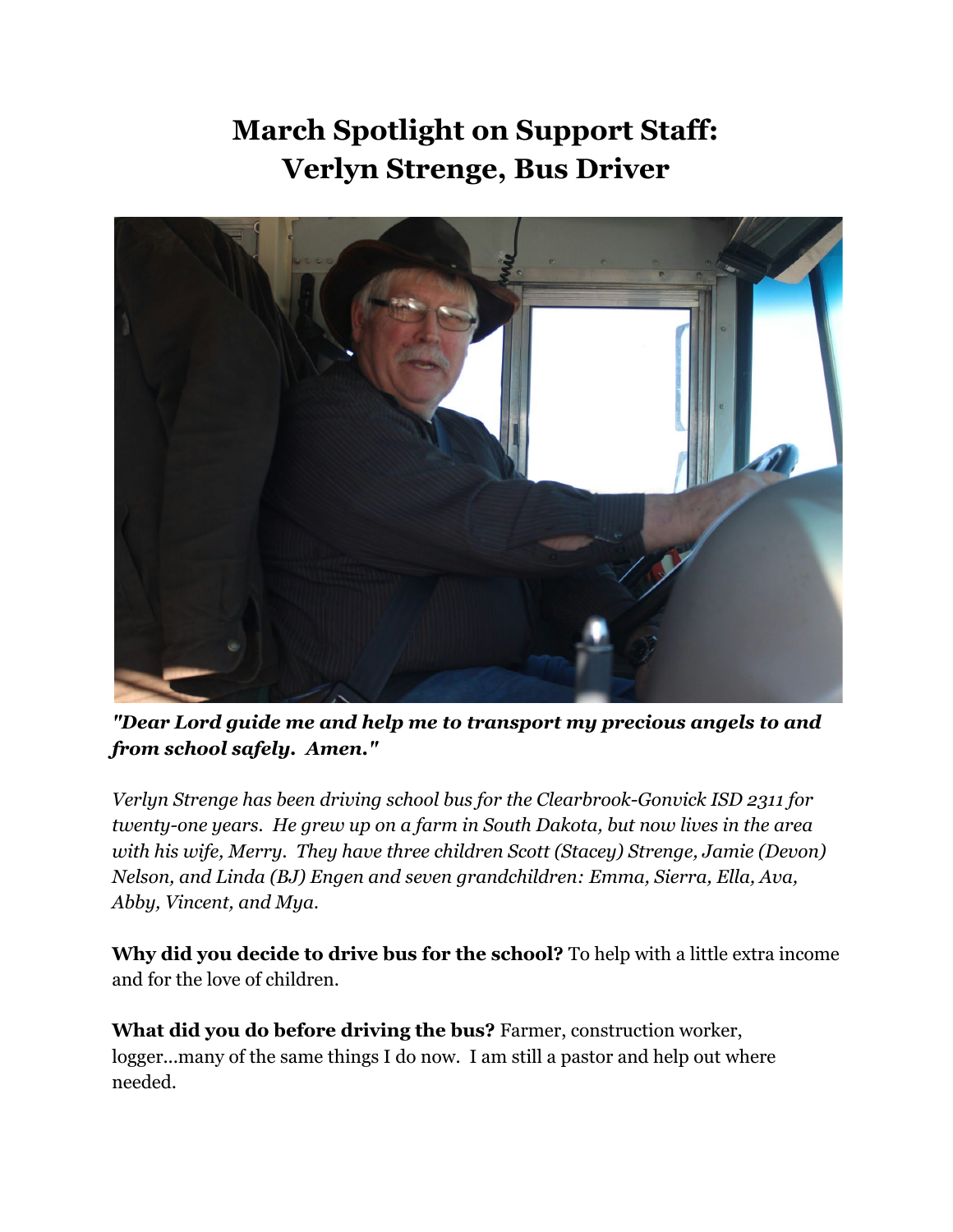**What is your favorite part of your job?** Working with the kids and getting to know their parents.

**What is the hardest part of your job?** When the kids don't follow simple, basic rules: sit in the seat, do not fight, and enjoy the privilege of riding the bus.

**If you could have any job in the world, what would it be? Why?** I love what I am doing. First, I love greeting the kids and praying for them. The greatest gift I have is being an ambassador for the Lord Jesus Christ. So doing what I am as a pastor, teacher, and mentor, is the best job.

**What do you do when you are not working?** When I am not driving bus, I am helping by visiting, counseling, preparing messages, trying to help folks, hobby farming, and fishing.

**What are your favorite aspects of the ClearbrookGonvick community?** The people, the children through the years, the teams that play, and the fun watching basketball, football, and volleyball, and trying to encourage where I can.

**Any other favorites you would like to share?** I love watching children that grow up and become leaders and make a difference in life, changing our world for the good.

*And now a word or two about Verlyn from the students…*

**Why do you think Verlyn decided to become a bus driver?**"Maybe because he likes to drive and he's a good man." "Because maybe he enjoys it and maybe there was a spot open to do it and he took it." "So that he could be with a lot of kids." "Because he likes being a bus driver." "To have a good relationship with kids."

**What is the best thing about Verlyn?**"He's a nice man and he always says 'good morning' and 'good afternoon.'" "He is so kind. Sometimes he gives us candy." "He is a good friend to all of us." "That he is nice and he says nice things to the kids." "He gives us candy when we leave."

**What do you think Verlyn was like when he was in school?** "He was a good person." "I think he was kind to everyone, a nice student." "A good and hardworking student." " A nice student and hard working." "A nice, smart kid"